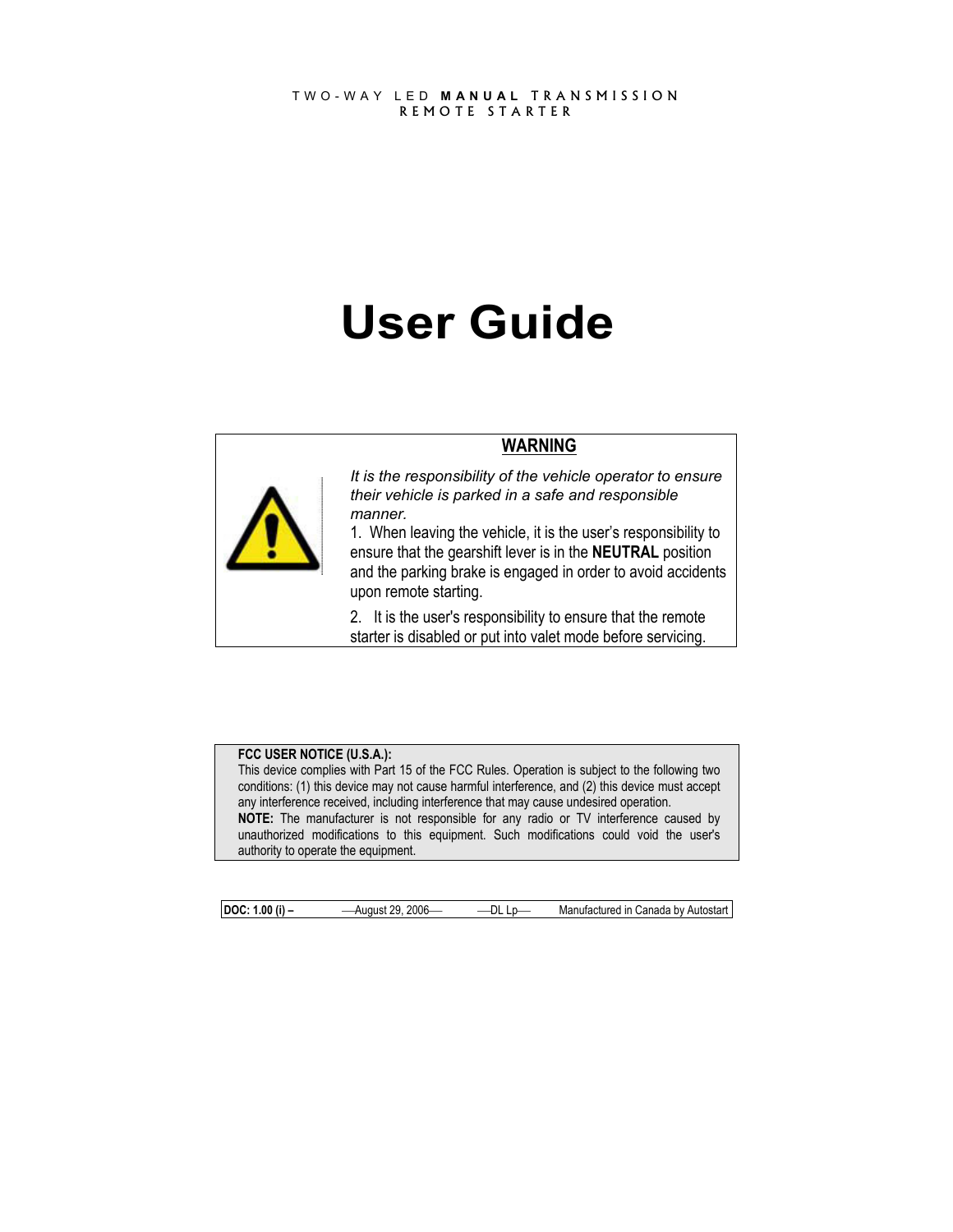# Table of Contents

| Windshield Wipers & Radio & Headlights 3 |  |
|------------------------------------------|--|
|                                          |  |
| Remote-Starting Your Vehicle  4          |  |
| Setting Your Vehicle into Ready Mode  4  |  |
| Remaining In Ready Mode 4                |  |
|                                          |  |
|                                          |  |
| Remote Starter Features 5                |  |
|                                          |  |
|                                          |  |
|                                          |  |
|                                          |  |
|                                          |  |
|                                          |  |
| Feature Confirmation Chart  7            |  |
|                                          |  |
| Advanced Features: Installation-         |  |
|                                          |  |
|                                          |  |

| Ignition-controlled Door Locks 8               |  |
|------------------------------------------------|--|
|                                                |  |
|                                                |  |
|                                                |  |
| The Starter Kill and the Anti-grind Feature  8 |  |
|                                                |  |
| Installer-Programmable Valet Modes 8           |  |
| Valet Mode Using the Valet Switch (if          |  |
|                                                |  |
|                                                |  |
|                                                |  |
|                                                |  |
|                                                |  |
|                                                |  |
| Multi-Level Features (default state) 10        |  |
| Vehicle Status Request  11                     |  |
| Status Request When the Engine IS NOT          |  |
|                                                |  |
|                                                |  |
| Status Request When the Engine is Running. 13  |  |
|                                                |  |
| Troubleshooting Poor Transmitting Range13      |  |
| Diagnostics - Parking Light Flash Table14      |  |
|                                                |  |

### Introduction

This is a state-of-the-art remote car starter system. The system is packed with advanced features such as priority access to the driver's door (commodity features) and the Safe Start children safety feature. With many an advanced function, this product will satisfy any one your expectations from high-end commodity and security systems, without neglecting any standard feature commonly offered by entry-level starters.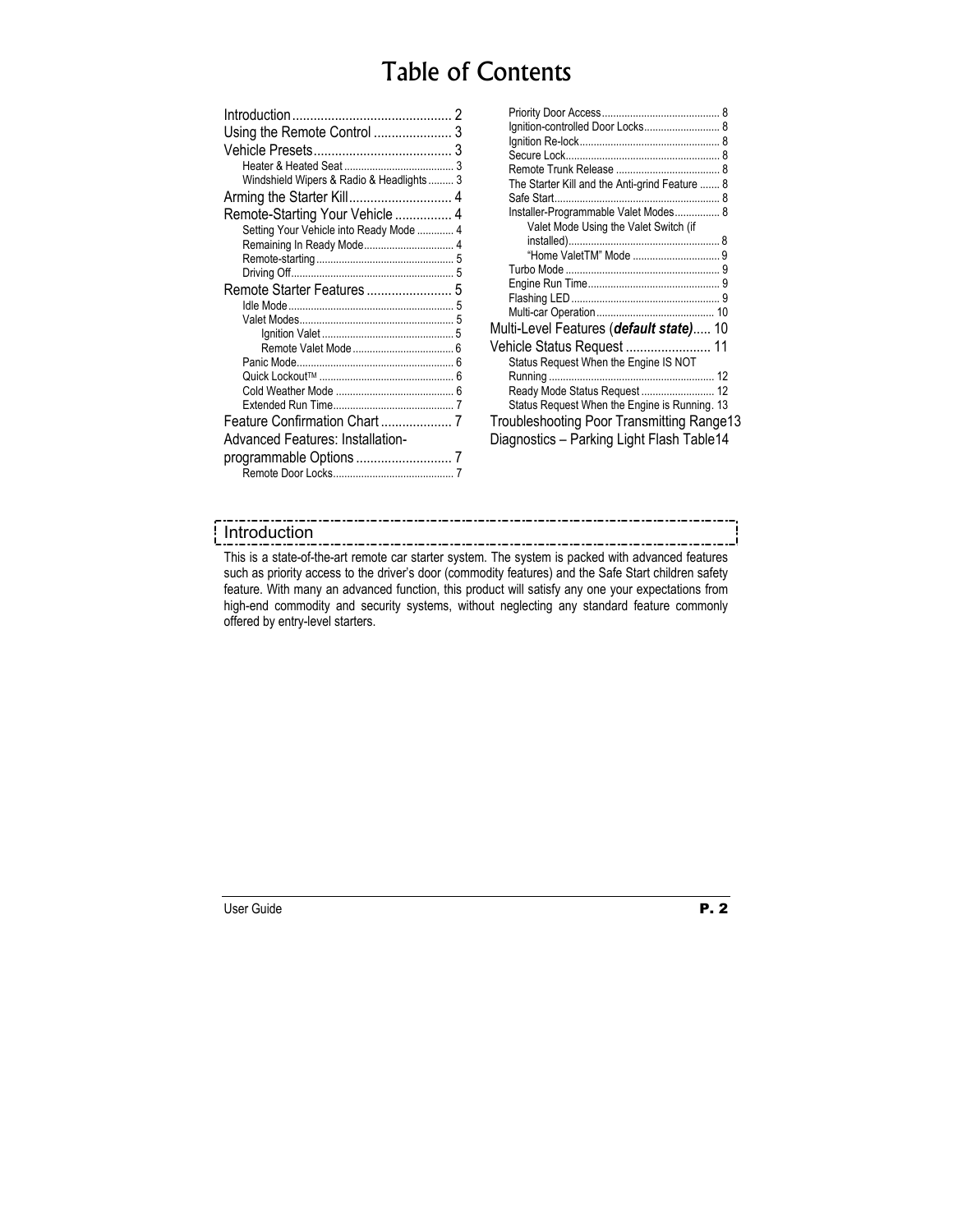# Using the Remote Control

Your remote starter is equipped with a 5-button multi-channel remote control. It can operate two independent vehicles equipped with a remote starter (see **Multi-car operation** section on page 10). The functions of the transmitter are as follows:



### **For certain vehicles:**

- Pressing and holding the **LOCK** button for more than 3 seconds will lock all doors and will send a constant pulse as long as the **LOCK** button is held down (maximum of 15 seconds). This constant pulse can be configured to activate certain functionalities such as rolling up the windows – **Please refer to your installer to see if your vehicle is compatible with this option.**
- Pressing and holding the **UNLOCK** button for more than 3 seconds will unlock all doors and will send a constant pulse as long as the **UNLOCK** button is held down (maximum of 15 seconds). This constant pulse can be configured to activate certain functionalities such as rolling down the windows – **Please refer to your installer to see if your vehicle is compatible with this option.**

# Vehicle Presets

### Heater & Heated Seat

When leaving the vehicle it is recommended to preset the accessory controls in preparation for the next remote start. Settings for the blower motor (fan), front and rear, as well as heated seats (if equipped) should not be left on **HIGH**. It is recommended to leave the settings on **LOW** or **MEDIUM** instead.

### Windshield Wipers & Radio & Headlights

Certain vehicles require the radio and / or windshield wiper and / or headlight circuits to become energized while running under remote start. When leaving the vehicle you must ensure that the windshield wiper and headlight switches are **OFF**. Leaving the headlight switch **ON** on certain types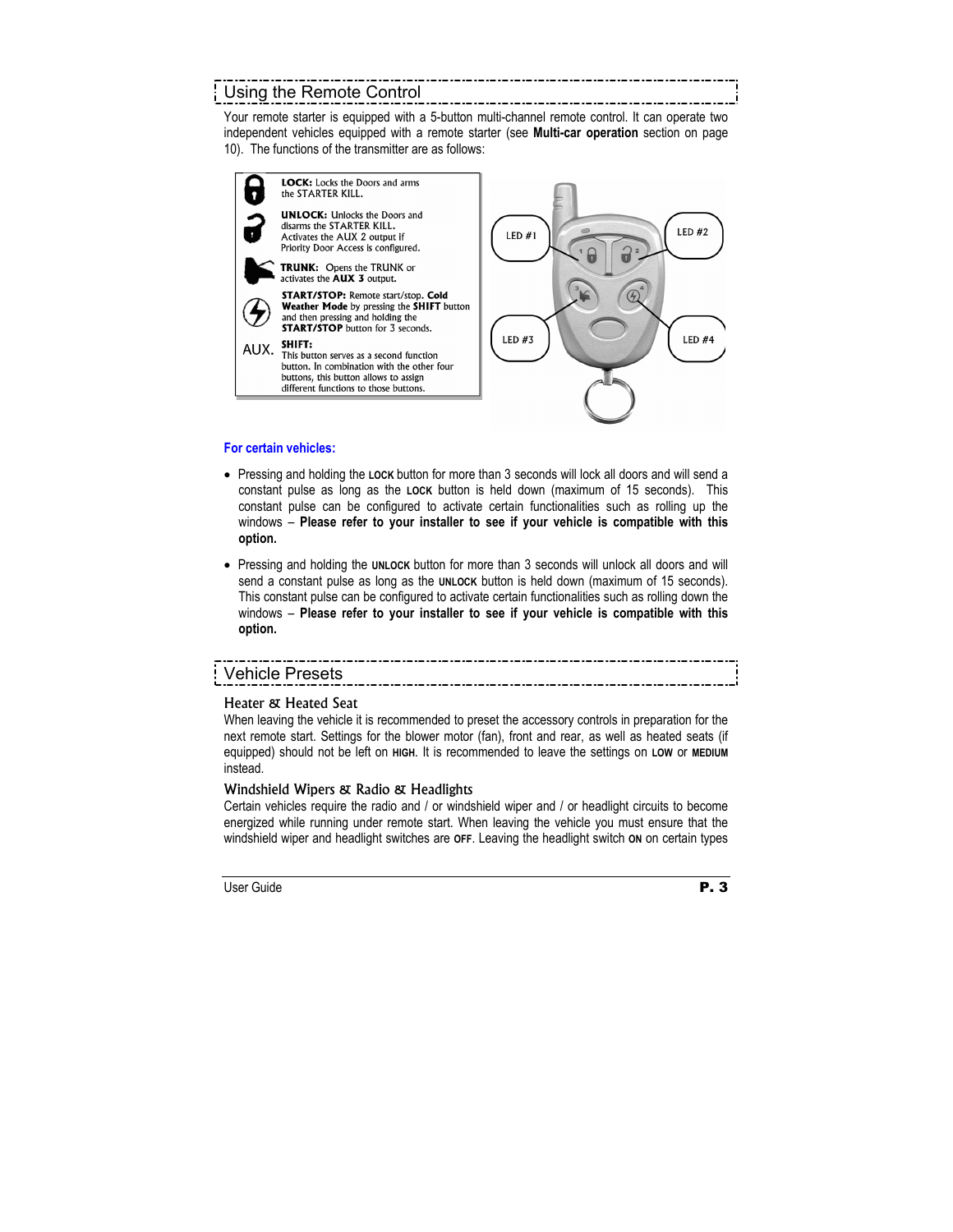of vehicles could cause them to remain **ON** even after remote starter shut down, resulting in a dead battery.

...............................

## Arming the Starter Kill

The Starter Kill (if installed) can be configured by the installer so as to arm automatically (Passive Mode) or not to arm automatically (Active Mode).

- To **disarm** the Starter Kill, press the **UNLOCK** button on the transmitter. The parking lights will flash twice. If remote door locks are installed, this will also unlock the doors.
- To **arm** the Starter Kill, press the **LOCK** button on the transmitter. The parking lights will flash once. If remote door locks are installed, this will also lock the doors.
- In **Passive Mode**, the Starter Kill will automatically arm if the ignition key is not inserted Into the ignition switch within 1 or 3 minutes after unlocking (the key sense feature must be installed).

# Remote-Starting Your Vehicle

### Setting Your Vehicle into Ready Mode

This product is designed for vehicles with a **manual** transmission only. In order to start the vehicle by remote, the unit must first be set to Ready Mode. If the unit is not set to Ready Mode, it cannot remote-start the vehicle.

Once the system is set to Ready Mode, the vehicle can be remote-started and stopped at wish. The system will exit Ready Mode if a door or the hood is opened, if the brake pedal is pressed, if the parking brake is disengaged or if the ignition key is turned to the **IGNITION ON (RUN)** position.

### **To set the system to Ready Mode:**

- 1. Ensure that all the doors are closed and that the gear selector is in the neutral position.
- 2. With the engine already running, apply the parking brake and release the brake pedal. **Make sure to release the brake pedal.**
- 3. Within 20 sec. press **LOCK**, **UNLOCK** or **START/STOP** on the transmitter. **The parking lights will flash 3 times quickly and remain lit.**
- 4. Remove the key: the engine will go on running.
- 5. Exit the vehicle and close the door.
- 6. Press and hold either:
	- a. **LOCK** to lock the doors and shut down the engine;
	- b. **UNLOCK** to unlock the doors and shut down the engine;
	- c. **START/STOP** to shut down the engine without affecting the doors.

### Remaining In Ready Mode

Once the vehicle is in Ready Mode you can start and stop the vehicle at wish. However, should any of the following occur, the vehicle will exit Ready Mode – thus eliminating the remote start option until Ready Mode is restored:

- Door opened;
- Hood opened;
- Brake pedal pressed;
- Parking brake disengaged;
- Ignition key turned to the **IGNITION ON (RUN)** position.

Should any of the above occur, Ready Mode will be cancelled.

**Note:** The unit will notify the user that it has exited Ready Mode by giving 3 slow flashes (parking lights).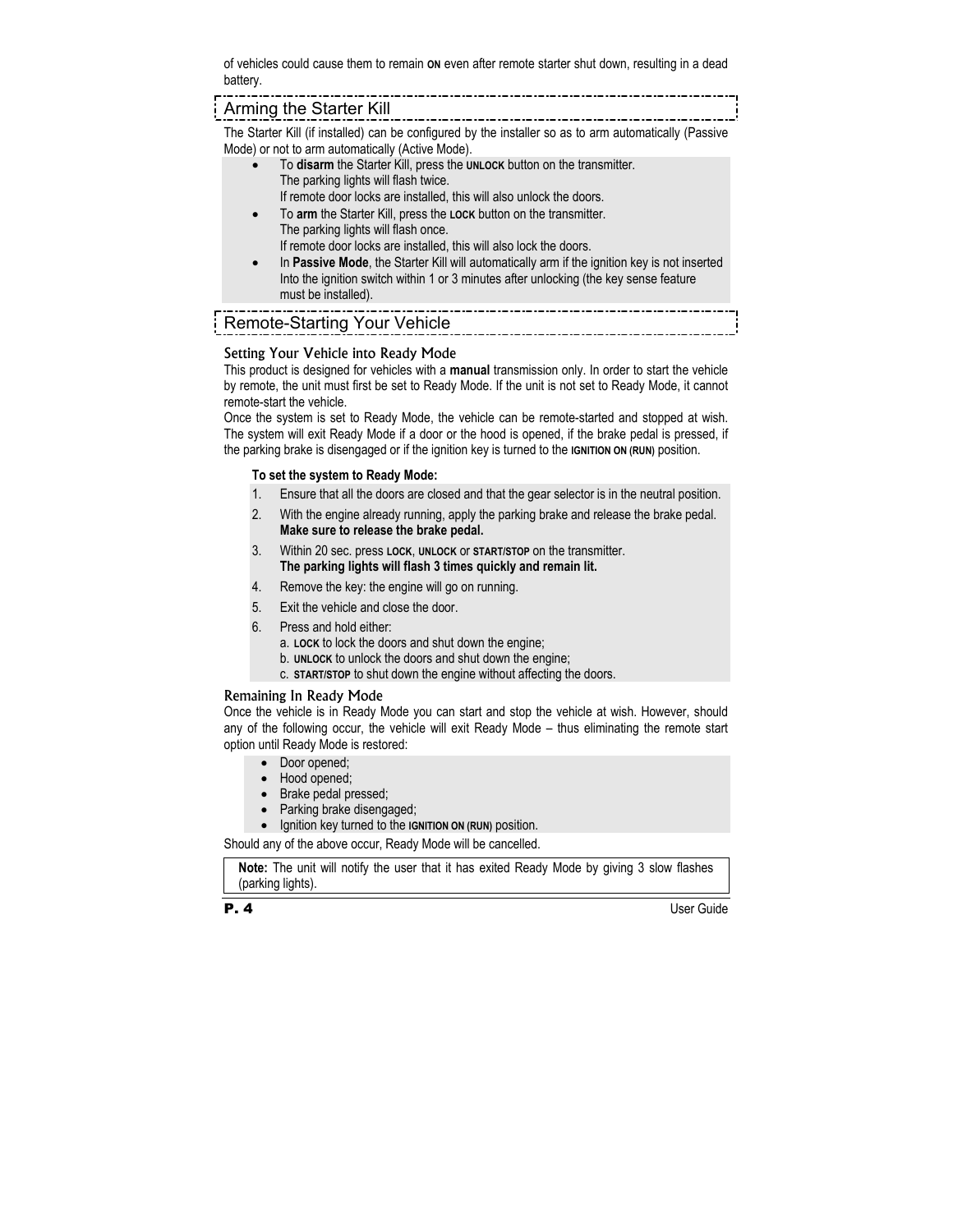### Remote-starting

Press the **START/STOP** button for approx. 1 second. The parking lights will come **ON** to inform you that the Remote Car Starter has received your signal. Approximately 5 seconds later, the engine will start. The parking lights will remain **ON** during the pre-programmed run time of the engine.

If the vehicle does not start at the first attempt, the system will shut down.

### Driving Off

With the vehicle running under remote control, press the **UNLOCK** button to disarm and unlock the doors. Enter the vehicle and do the following:

- Turn the ignition key to the **IGNITION ON (RUN)** position. (**Do not turn the key** to the **CRANK** position while the engine is running. This would cause the starter motor to re-engage.)
- Press the brake pedal to disengage the remote starter unit.

You are now ready to drive off.

# Remote Starter Features

### Idle Mode

**Convenience feature:** Idle Mode allows you to keep the engine running and the doors locked while you stop, for example, at a convenience store or for a short delivery.

This feature allows you to let the remote starter take over control of the vehicle (i.e. no Key in the Ignition Switch) while the engine is running. For example, if you stop for a delivery or at a convenience store, lock your vehicle and leave it running for the length of a run cycle while you are away. Idle Mode can be activated through the same routine as that used for Ready Mode; at the last step, the **TRUNK** button is pressed instead of the other buttons:

- 1. Ensure that all the Doors are closed and that the Shifter is in the Neutral position.
- 2. With the Engine already running, apply the Parking Brake and release the Brake Pedal. **Make sure to release the brake pedal.**
- 3. Within 20 sec. push **LOCK**, **UNLOCK** or **START/STOP** on the Transmitter. **The parking lights will flash 3 times quickly and remain lit.**
- 4. Remove the key: the Engine will go on running.
- 5. Exit the vehicle and close the Door.
- 6. Press the **TRUNK** button until the system is armed (the doors will be locked if remote door lock is installed).

If the pre-programmed run-time expires or if the user shuts down the engine by remote control, the vehicle will get in Ready Mode.

**Caution!!!** Do not leave children or pets unattended in a vehicle standing in Idle Mode.

### Valet Modes

When your vehicle is in valet mode, the remote starter functionalities are disabled. If the vehicle needs to be serviced, or if you park it indoors, the valet mode will prevent the engine from being remote-started accidentally.

### **When the vehicle is set to valet mode, the LED remains ON (it does not flash). The LED will turn itself off ONLY when the ignition key is turned to the IGNITION ON position.**

### Ignition Valet

This feature will allow you to remotely put your system into Valet Mode by using the ignition key instead of the Valet button as above. Ignition Valet can be used without a Valet button installed.

### **To put the system i n t o Valet Mode:**

• Insert the ignition key into the ignition switch. Within 10 sec., turn the key 5 times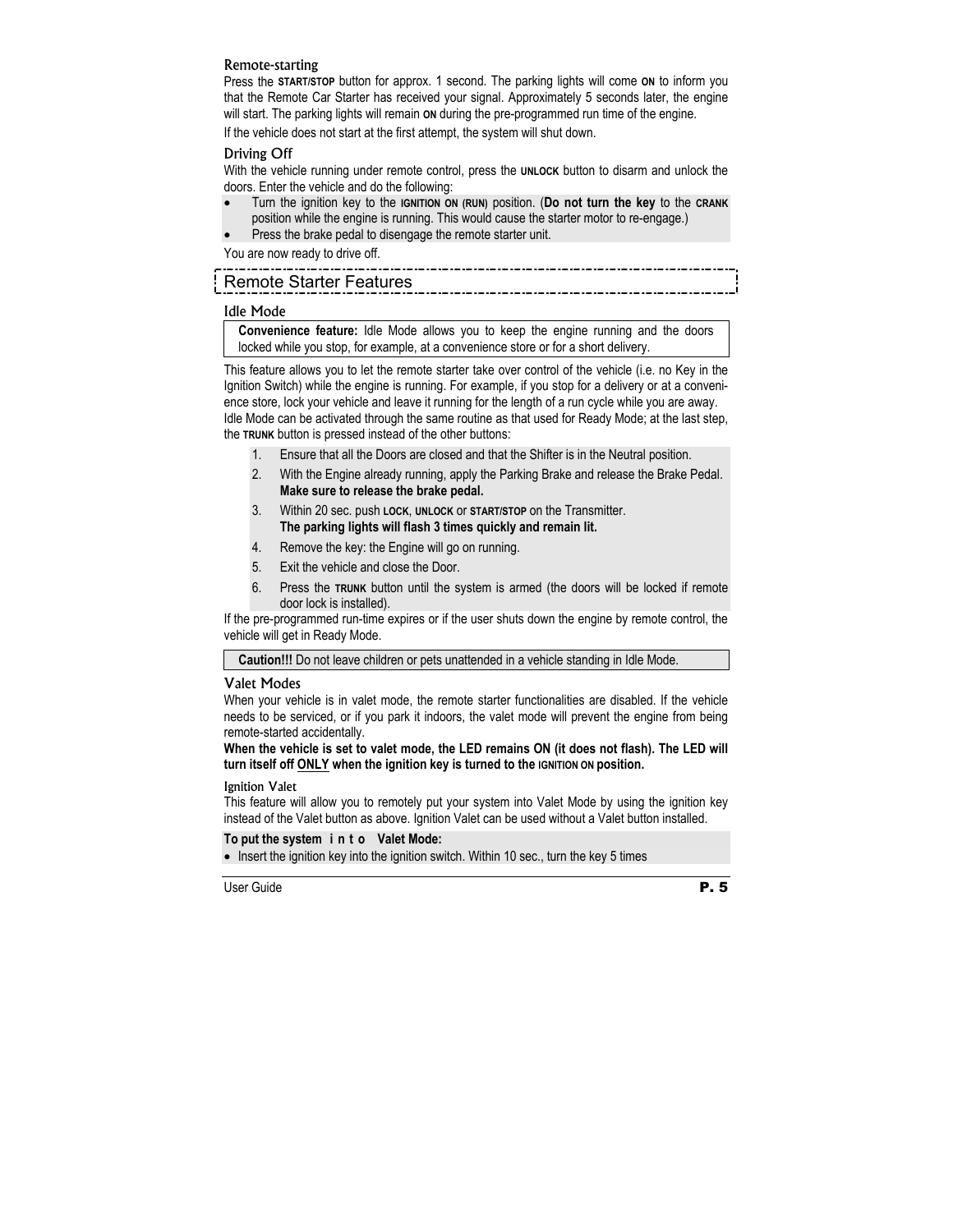successively into the **IGNITION ON / RUN** and **OFF** positions.

• The parking lights will flash three times to indicate that the vehicle is now in Valet Mode. The L.E.D. will come **ON** solid once the ignition key is removed.

### **To take the system o u t o f Valet Mode:**

- Insert the ignition key into the ignition switch. Within 10 sec., turn the key 5 times successively into the **IGNITION ON / RUN** and **OFF** positions.
- The parking lights will flash twice to indicate that the vehicle is now in Valet Mode.

The L.E.D. will go out.

**Note**: With the Remote Valet activated, the remote starter will be disabled.

### Remote Valet Mode

This feature will allow you to remotely put your system into Valet Mode by using the transmitter instead of the Valet button as above.

### **Getting into Valet Mode**

- Hold the **UNLOCK** and **START/STOP** buttons simultaneously for 3 second.
- **The Parking Lights will flash 3 times.**

The LED will remain on solid.

### **Getting out of Valet Mode**

- Hold the **UNLOCK** and **START/STOP** buttons simultaneously for 3 second.
- **The Parking Lights will flash 2 times.**

The LED will turn off.

### Panic Mode

**Note:** Panic mode can only be activated if the horn has been adequately configured by your installer.

In an emergency situation, you can activate panic mode by pressing and holding the **SHIFT** button for 3 seconds. If the vehicle is under a remote start, you can shutdown the engine, stop the horn and lock your doors by pressing the **LOCK** button:

If the car is not running, you can stop the horn by pressing the **LOCK** or **UNLOCK** buttons but it will not lock or unlock the doors.

Furthermore, the panic mode can be stop by activating one of the following three (3) features:

- a) Remote valet (pressing **UNLOCK** and **START/STOP** for 3 seconds)
- b) Ignition valet (turning the key inside the ignition switch from OFF to ON 5 times in a row)
- c) By pressing the valet switch (if included).

Panic Mode will automatically shut down after 25 sec.

### Ouick Lockout<sup>™</sup>

(Also called **Secure Panic**.) For fast protection in emergency situations, the system will **LOCK** all doors when you **press the brake pedal while you hear the sound signal**. (**Quick Lockout** is only available when **Panic Mode** has been set off.)

### Cold Weather Mode

When Cold Weather Mode is active, the engine starts every 2 hours and runs for 3 minutes (or for 8 or 20 minutes with diesel engines). **The System must be in Ready Mode in order to enter Cold Weather Mode.** Cold Weather Mode automatically ends after 24 hours.

### **To enter Cold Weather Mode:**

• Press the **SHIFT** button and then press and hold the **START/STOP** button for 3 seconds until the parking lights flash three times.

### **To exit Cold Weather Mode, do any one of the following actions:**

- Open the hood.
- Start the engine by remote.
- Turn the ignition key to the **IGNITION ON (RUN)** position.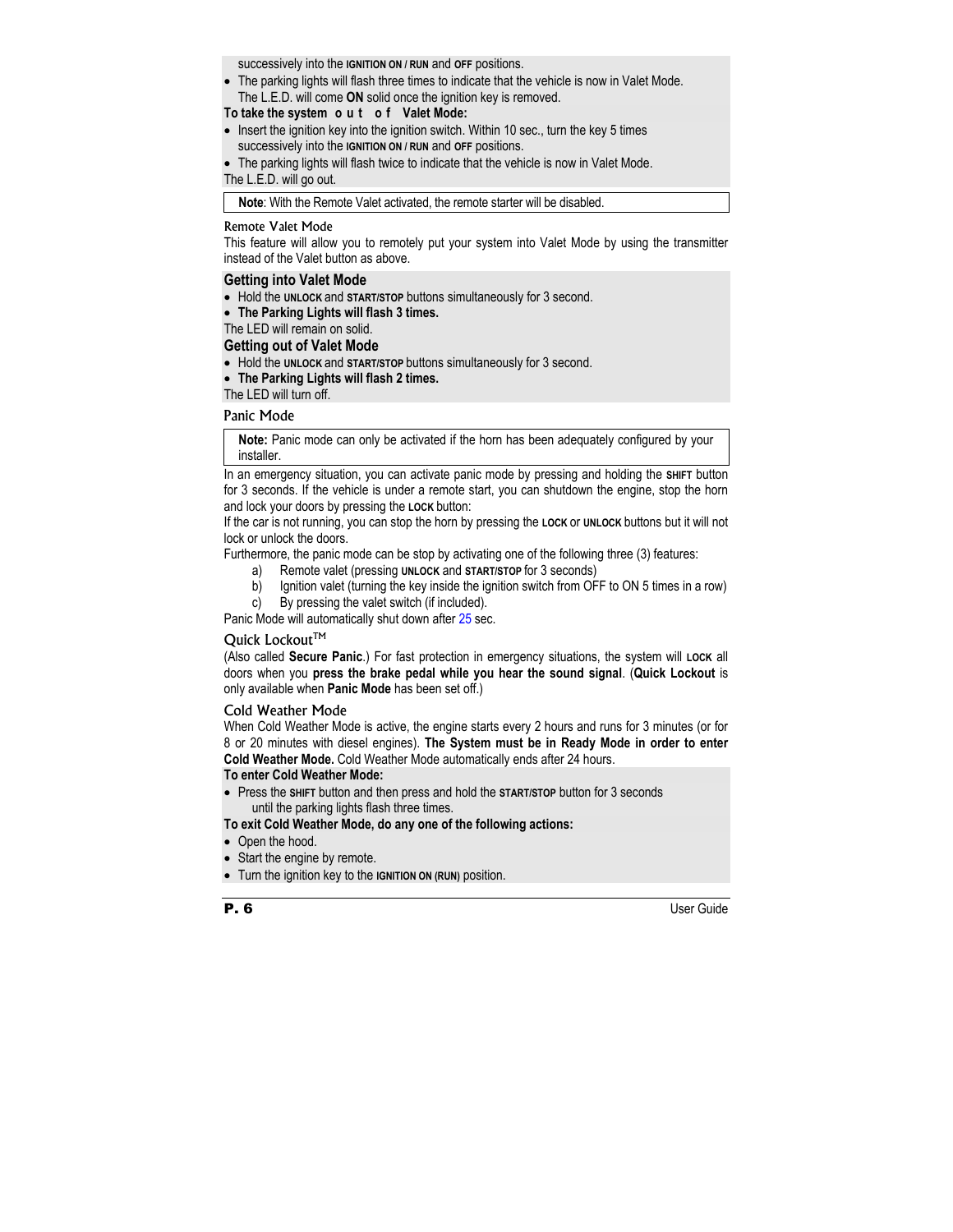- Press the brake pedal.
- Press the **SHIFT** button then press and hold the **START/STOP** button for 3 sec. **(the parking lights will flash once)**.
- When the vehicle exits Cold Weather Mode, the Parking Lights will flash once.

**If Safe Start is enabled, you can activate Cold Weather Mode by** 

- Pressing and releasing the **SHIFT** button, then
- Pressing and holding the **START/STOP** button until the parking lights flash 3 times.

### Extended Run Time

With the vehicle running under a remote start, pressing and holding the **START/STOP** button for more than 1 second will reset the run time counter to zero and restart the run time cycle from the beginning.

To stop the vehicle, at any moment, simply press the **START/STOP** button. This procedure can only be carried out once per remote start.

*Example:* if your Module is programmed for a run time of 3 minutes and your vehicle has been running for 2 minutes already, pressing the **START/STOP** button will reset the counter to zero and the Engine will run for another cycle (in this case, 3 minutes).

| <b>Feature Confirmation Chart</b>           |              |              |              |              |                |  |
|---------------------------------------------|--------------|--------------|--------------|--------------|----------------|--|
| Feature                                     | <b>LED#1</b> | <b>LED#2</b> | <b>LED#3</b> | <b>LED#4</b> | Beep(s)        |  |
| Lock                                        | 3 flashes    | X            | X            | X            | 1              |  |
| Unlock                                      | X            | 3 flashes    | X            | X            | $\overline{2}$ |  |
| Trunk                                       | X            | X            | 3 flashes    | X            | 1              |  |
| LED ON/OFF                                  | 3 flashes    | 3 flashes    | X            | X            | 1              |  |
| Start                                       | X            | X            | X            | 3 flashes    | 1              |  |
| Running                                     | X            | X            | X            | 3 flashes    | 3              |  |
| Stop                                        | X            | X            | X            | 3 flashes    | $\overline{2}$ |  |
| <b>Entering Cold</b><br><b>Weather Mode</b> | X            | X            | X            | 3 flashes    | $\overline{2}$ |  |
| <b>Exiting Cold</b><br><b>Weather Mode</b>  | X            | X            | X            | 3 flashes    | 1              |  |
| Home Valet                                  | 3 flashes    | X            | X            | 3 flashes    | $\overline{2}$ |  |
| Valet Mode                                  | 3 flashes    | X            | X            | 3 flashes    | 1              |  |
| Exit ValetMode                              | X            | 3 flashes    | X            | 3 flashes    | 1              |  |
| <b>Fail Start Attempt</b>                   | X            | X            | X            | 4 flashes    | 4              |  |

Advanced Features: Installation-programmable Options

The remote car starter was designed with flexibility and OEM integration in mind. With its programmable options, this unit can single-handedly control nearly any electrical system in your vehicle.

**Caution:** The programming of your system should be left to a professional. Changing any one of the settings may affect the operation of your Remote Car Starter.

### Remote Door Locks

If your Remote Car Starter was installed with the Remote Door Locks option, you will have the convenience of remote keyless entry. See section **Arming the Starter Kill**, earlier in this Guide, for further instructions on remote door locking and unlocking.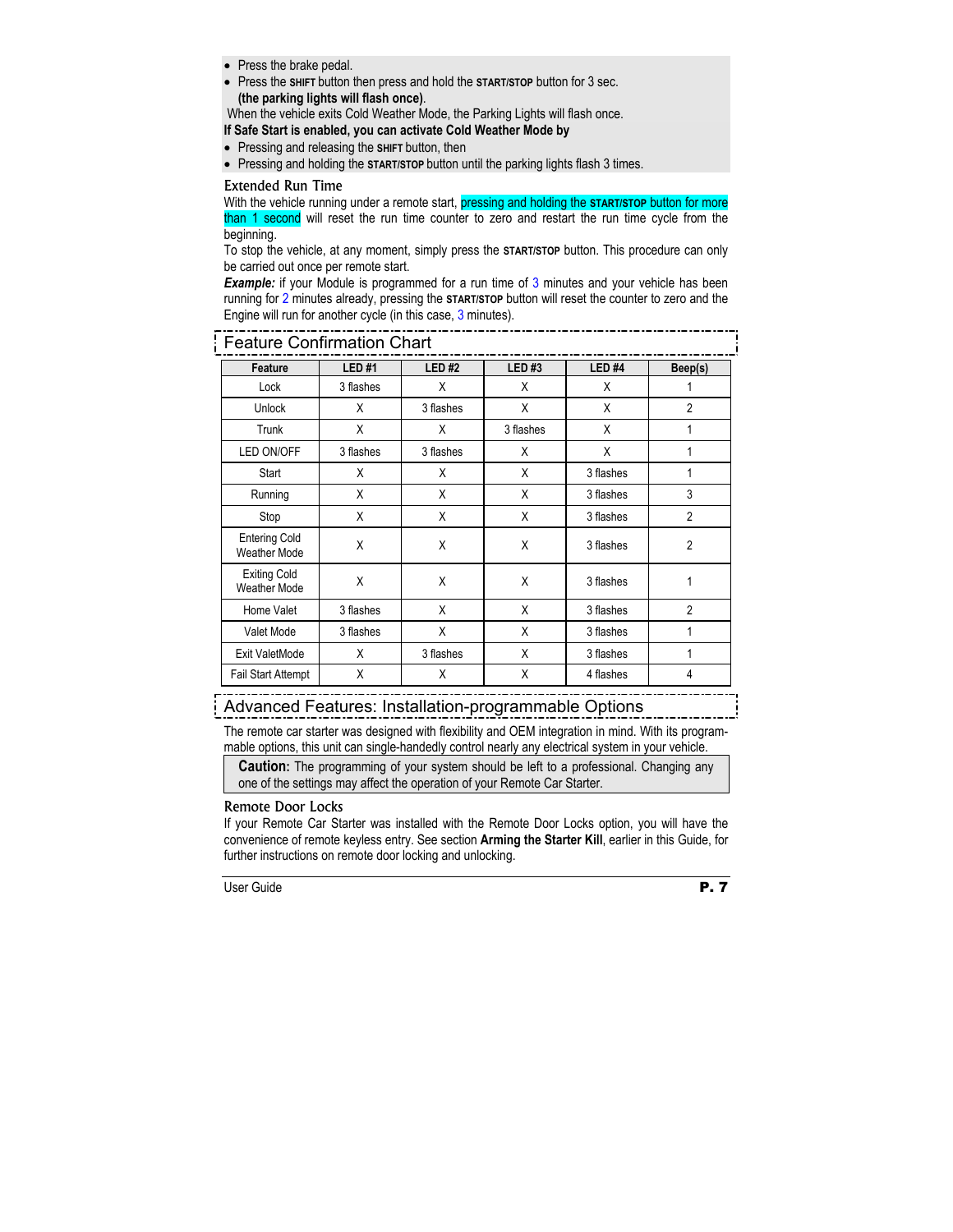### Priority Door Access

If the Remote Door Locks option is installed on your vehicle, this safety feature allows you unlock solely the driver's door with a single press of the **UNLOCK** button on the transmitter; upon a second press of the **UNLOCK** button, all the other doors will unlock.

### Ignition-controlled Door Locks

This is an added security feature. If your Remote Car Starter was installed with the Ignition-Controlled Door Locks option, the doors will automatically be locked as soon as the ignition key is turned to the **IGNITION ON (RUN)** position while the brakes are pressed. When the key is turned to the **OFF** position, the doors will automatically be unlocked.

### Ignition Re-lock

On Remote Car Starters of this series, when Ignition-controlled Door Locks are enabled and the ignition key is in the **IGNITION ON (RUN)** position, should any door be unlocked and opened, all doors will be relocked next time the brake pedal is pressed.

### Secure Lock

Before it can remote-start your vehicle, the Remote Car Starter must first disarm the factory security system. The Secure Lock feature may be required on certain vehicle models with factory security systems that automatically unlock the doors when the security system is disarmed.

To keep your vehicle protected when the factory security system is disarmed for a remote start, Secure Lock will relock your doors as soon as the vehicle has started. Once the engine run cycle ends, Secure Lock will rearm your factory security system.

### Remote Trunk Release

If your system was installed with the remote trunk release option, you can open your trunk by pressing the **TRUNK** button for 3 seconds.

### The Starter Kill and the Anti-grind Feature

With this added security feature, the system will prevent your vehicle from starting with the ignition key when the Starter Kill is armed. If your Remote Car Starter was installed with the Starter Kill option, one will not be able to start your vehicle with the key unless the system has been unlocked and disarmed first, or put into Valet Mode.

**Note:** If the Starter Kill is installed, your vehicle will benefit from a protection against starter motor damage that could occur after remote-starting the engine should the user, by force of habit, turn the ignition key to the **CRANK** position.

### Safe Start

If this feature is enabled, the user must press the **START/STOP** button 2 times within 3 seconds to remote-start the vehicle. This will eliminate accidental remote starts, e.g. when children are playing with the transmitter.

1. Press and release the **START/STOP** button.

### **The parking lights will turn on.**

2. Within 2 seconds of the parking lights turning on, press and release **START/STOP** again (before the parking lights turn off).

If **Swap Start Mode** is selected, to remote-start your vehicle press **SHIFT** and then **LOCK**. The **AUX 2** output can be activated by pressing the **START/STOP** button.

### Installer-Programmable Valet Modes

Valet Mode Using the Valet Switch (if installed)

### **To put the system i n t o Valet Mode:**

- Turn the ignition key to the **IGNITION ON (RUN)** position.
- Within 3 sec., press the valet button, the parking lights will flash three times and the L.E.D. will come on solid once the ignition key is removed.

**To take the system o u t o f Valet Mode:**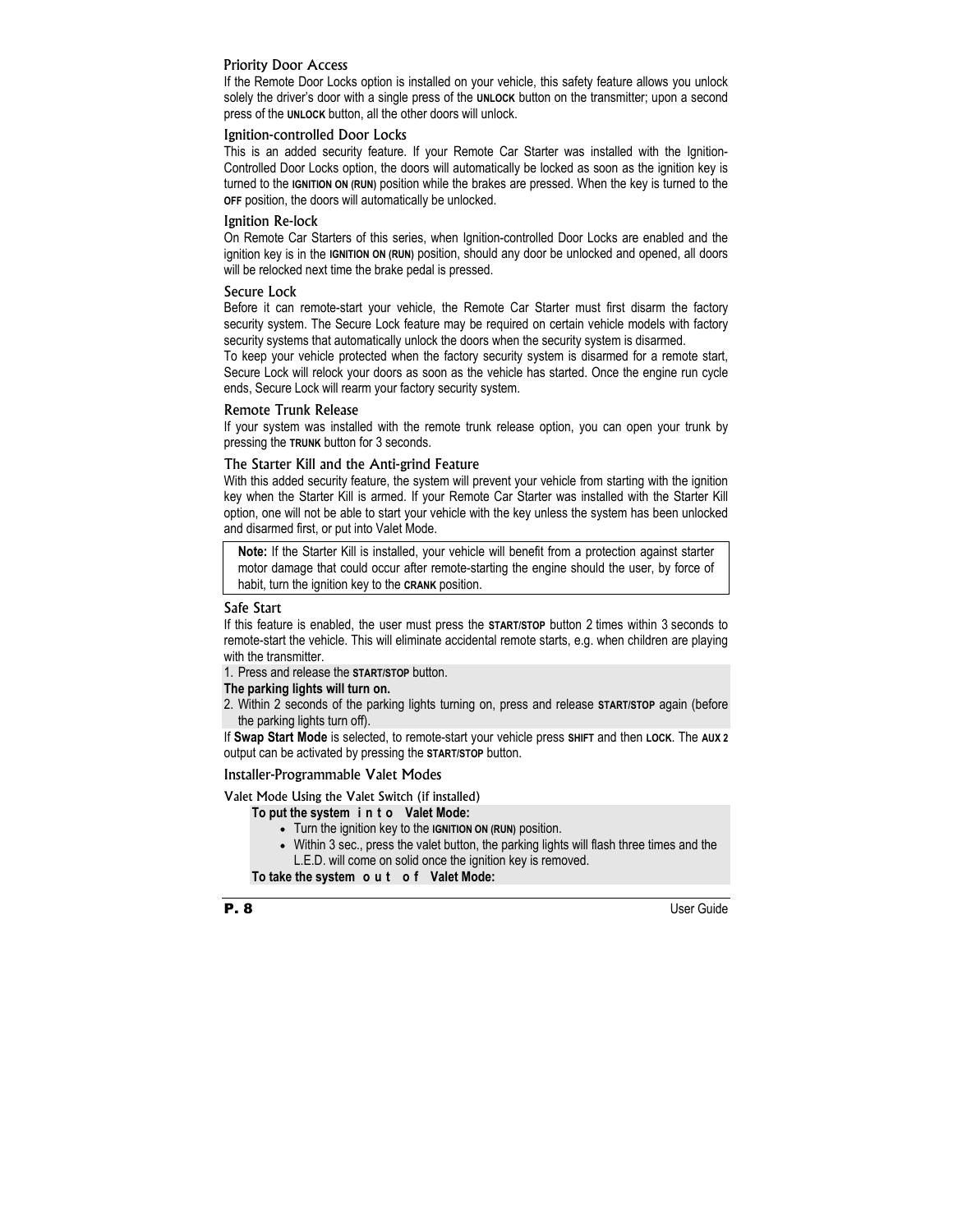- Turn the ignition key to the **IGNITION ON (RUN)** position.
- Within 3 sec., press and release the valet button , the parking lights will flash twice the L.E.D. will turn itself off.

**Note**: Once Valet Mode is activated, the remote starter will be disabled.

### "Home ValetTM" Mode

If configured at installation, this feature will remotely set the vehicle to a no-remote-start mode: if the vehicle is parked indoors there is no danger of it starting accidentally by remote control.

**Note:** Once the Home Valet Mode is activated, the vehicle will not start by remote.

### **To take the system i n t o Home Valet Mode:**

- Press the **LOCK** button.
- Within 3 seconds, press the **START/STOP** and **LOCK** buttons simultaneously until the Parking Lights go **out.**

### **To take the system o u t o f Home Valet Mode:**

• Turn the ignition key to the **IGNITION ON (RUN)** position.

The system will warn you if someone attempts to start your vehicle while it stands in Home Valet Mode. The parking lights will:

- Go **ON** then **OFF**; then
- Flash **twice**, pause; then
- Flash **twice** again.

### Turbo Mode

If Turbo Mode is configured at installation, it will allow a turbocharger to idle down after the user leaves the vehicle: the unit will take over the vehicle and keep it running for 60 seconds (or until it is shut down by remote control), then shut down the engine and set the Remote Car Starter to Ready Mode.

### **To activate Turbo Mode, follow all steps of the Ready Mode routine :**

- 1. Ensure that all the doors are closed and that the shifter is in the neutral position.
- 2. With the engine already running, apply the parking brake and release the brake pedal. **Make sure to release the brake pedal.**
- 3. Within 20 sec. press **LOCK**, **UNLOCK** or **START/STOP** on the transmitter. **The parking lights will flash 3 times quickly and remain lit.**
- 4. Remove the key: the engine will go on running.
- 5. Exit the vehicle and close the door.
- 6. Press and hold either:
	- a. **LOCK** to lock the doors and shut down the engine after 60 sec.;
	- b. **UNLOCK** to unlock the doors and shut down the engine after 60 sec.;
	- c. **START/STOP** to shut down the engine immediately, without affecting the doors (this will by-pass Turbo Mode).
	- D. **TRUNK TO SET THE VEHICLE INTO IDLE MODE**

### Engine Run Time

If you have a gas engine, your Remote Car Starter can be programmed to run the engine for 3, 15, or 25 minutes (15 minutes by default). If you have a diesel engine, the Remote Car Starter can be programmed to run the engine for  $8$ , 20, or 30 minutes (20 minutes default).

### Flashing LED

The user may decide to turn on or off LED flashing at any moment. To do so, press and hold the **LOCK** and **UNLOCK** buttons for 3 seconds: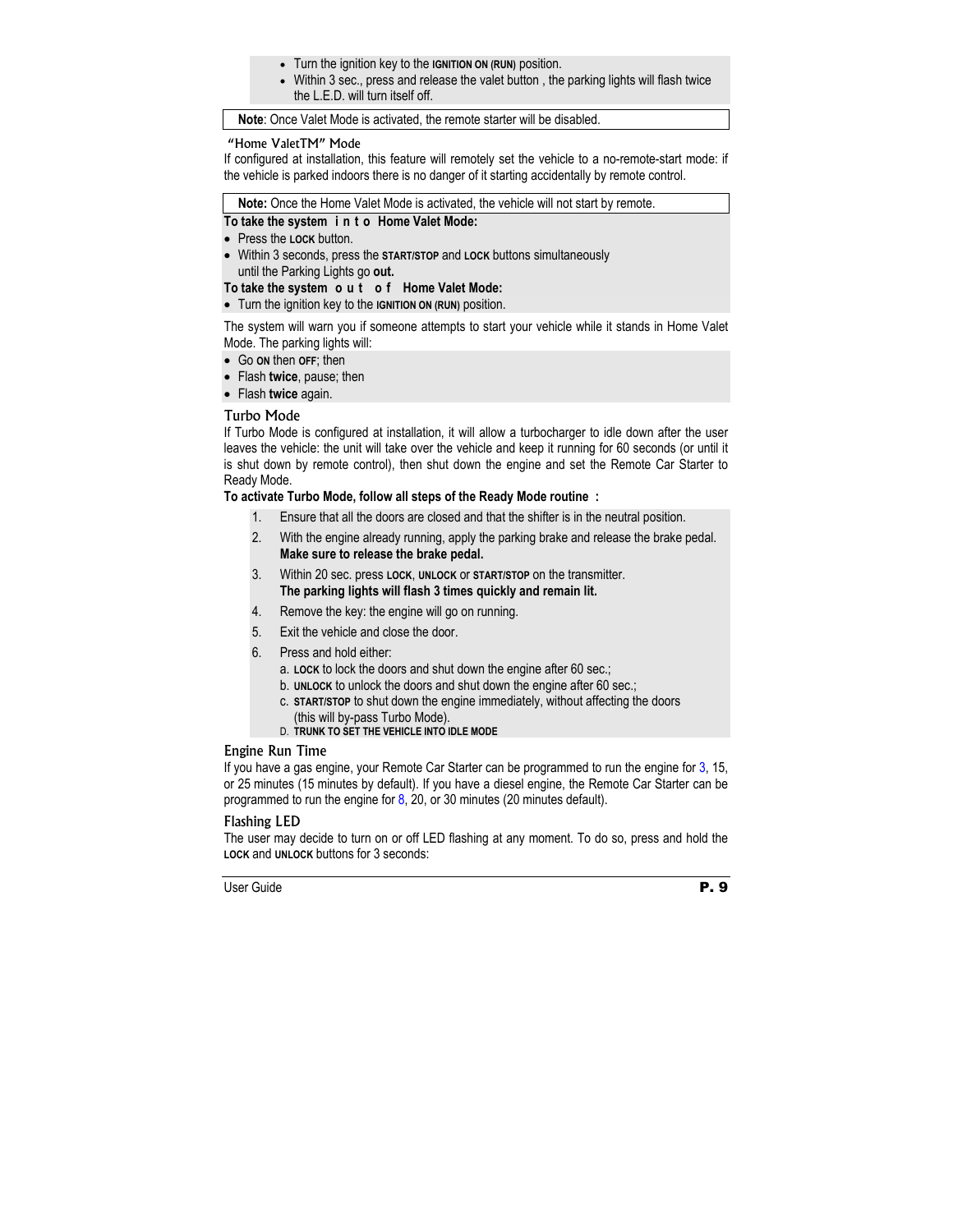- **Flashing LED ON:** the L.E.D. will flash at all times (either under active arming or under passive arming) to indicate that the starter kill is active.
	- **Active Arming:** the LED will flash normally.
	- **Passive Arming:** the LED will not flash during the countdown preceding the activation of the Starter Kill. Once the Remote Car Starter is armed, the LED will flash at a normal rate.
	- **In Valet Mode:** the LED will remain lit without flashing.
- **Flashing LED OFF:** the LED will not flash even when the module is armed (either under active or passive arming). Nevertheless, if the module enters valet mode, the LED will still remain lit without flashing as long as the ignition is off.

### Multi-car Operation

This option allows the owner of two vehicles, both equipped with the same Remote Car Starter model, to control both systems with a single remote control. To control the second vehicle:

or

**Note:** If the multi-level features have been modified from their default state by your installer, the **SHIFT** button may have to be pressed once, twice or three times, according to the option you chose.

# Multi-Level Features (*default state)*

The multi-level features allow you to access different features of your vehicle or of a second car by pressing the shift button once, twice or three times. By default, the multi-level features are programmed as follows:

### **Basic features (***press the SHIFT* button *1X)*

| <b>SHIFT</b> | ↘                      |                                              |                       |                                                                                                      |                      |
|--------------|------------------------|----------------------------------------------|-----------------------|------------------------------------------------------------------------------------------------------|----------------------|
| <b>SHIFT</b> | ↘                      |                                              |                       |                                                                                                      |                      |
| <b>SHIFT</b> | ⋗                      |                                              |                       |                                                                                                      |                      |
|              |                        |                                              |                       | <b>Multi-car operation</b> ( <i>press the <b>SHIFT</b></i> button 2X)                                |                      |
| <b>SHIFT</b> | ⋗                      | <b>SHIFT</b>                                 | ⋗                     |                                                                                                      |                      |
| <b>SHIFT</b> | ⋗                      | <b>SHIFT</b>                                 | ⋗                     |                                                                                                      |                      |
| <b>SHIFT</b> | $\rightarrow$          | <b>SHIFT</b>                                 | $\blacktriangleright$ | START/STOP: 2 <sup>nd</sup> car start/stop                                                           |                      |
| <b>SHIFT</b> | ⋗                      | <b>SHIFT</b>                                 | ⋗                     |                                                                                                      |                      |
|              |                        |                                              |                       | <b>Customized features</b> (press the <b>SHIFT</b> button 3X)                                        |                      |
|              |                        | (May not be applicable for certain vehicles) |                       |                                                                                                      |                      |
|              |                        |                                              |                       | Your installer can add customized features such as turning on the radio, opening sliding doors, etc. |                      |
| SHIFT        | SHIFT<br>$\rightarrow$ | $\triangleright$                             |                       |                                                                                                      | customized feature 1 |
| <b>SHIFT</b> | $\triangleright$       | SHIFT $\triangleright$                       | <b>SHIFT</b>          | <b>EXAMPLE 2014</b>                                                                                  | customized feature 2 |
| SHIFT        | $\rightarrow$          | SHIFT $\triangleright$                       |                       | <b>SHIFT &gt; TRUNK:</b>                                                                             | customized feature 3 |
| SHIFT        | <b>SHIFT</b><br>⋗      | ⋗                                            | <b>SHIFT</b>          |                                                                                                      | customized feature 4 |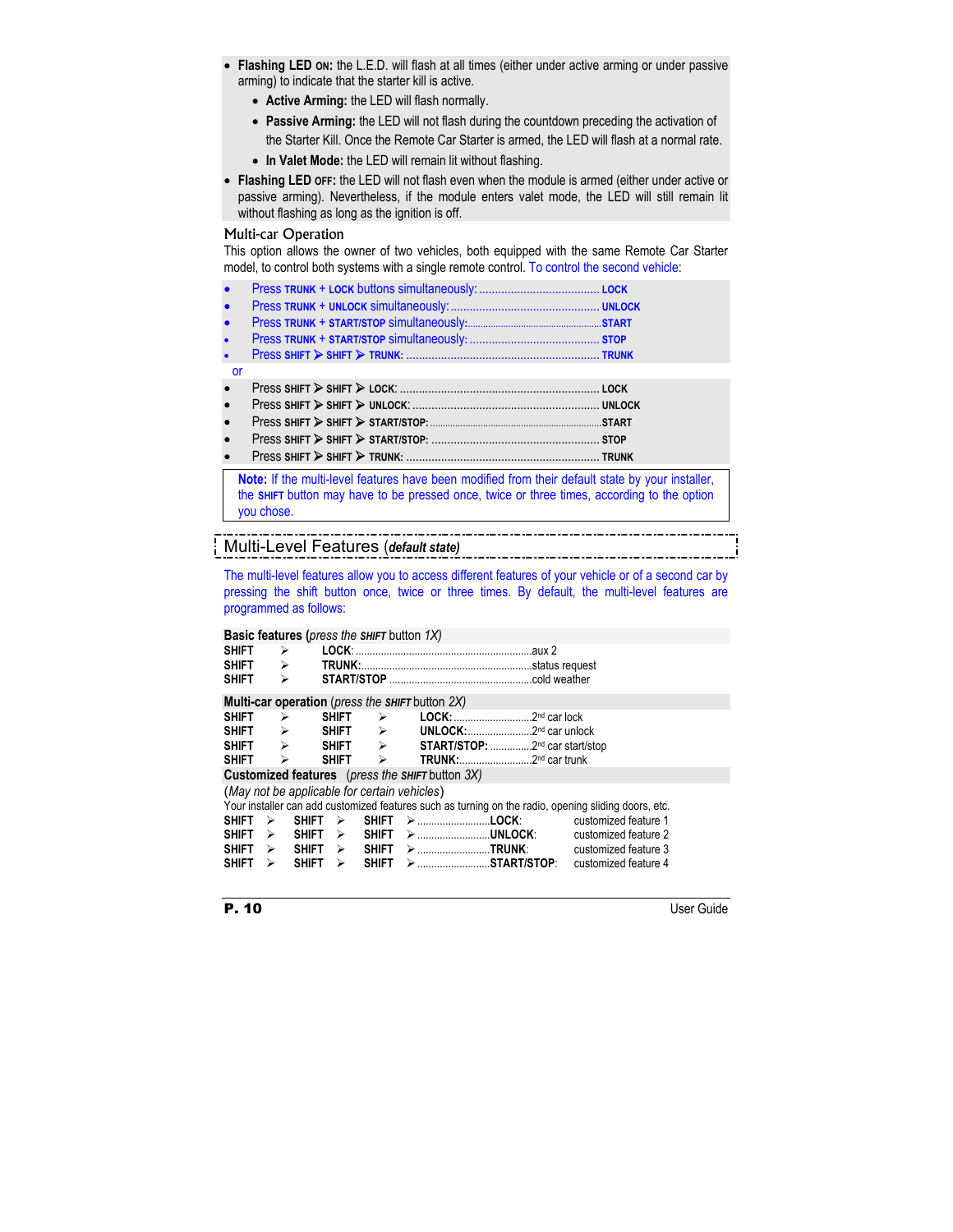Your installer can customize the system as to personalize these multi-level features in an order that best suits you. Your options are:

|                                                                  | Option 1:        |                            |  |  |
|------------------------------------------------------------------|------------------|----------------------------|--|--|
| Level 1 (requires pressing the SHIFT button 1X) $\rightarrow$    |                  | Multi car operation        |  |  |
| Level 2 (requires pressing the SHIFT button 2X) $\rightarrow$    |                  | <b>Basic features</b>      |  |  |
| Level 3 (requires pressing the SHIFT button 3X) $\rightarrow$    |                  | <b>Customized features</b> |  |  |
|                                                                  | <b>Option 2:</b> |                            |  |  |
| Level 1 (requires pressing the SHIFT button $1X$ ) $\rightarrow$ |                  | <b>Basic features</b>      |  |  |
| Level 2 (requires pressing the SHIFT button 2X) $\rightarrow$    |                  | Multi car operation        |  |  |
| Level 3 (requires pressing the SHIFT button $3X$ ) $\rightarrow$ |                  | <b>Customized features</b> |  |  |
|                                                                  | Option 3:        |                            |  |  |
| Level 1 (requires pressing the SHIFT button 1X) $\rightarrow$    |                  | Customized features        |  |  |
| Level 2 (requires pressing the SHIFT button 2X) $\rightarrow$    |                  | Multi car operation        |  |  |
| Level 3 (requires pressing the SHIFT button 3X) $\rightarrow$    |                  | <b>Basic features</b>      |  |  |
| <b>Option 4:</b>                                                 |                  |                            |  |  |
| Level 1 (requires pressing the SHIFT button 1X) $\rightarrow$    |                  | <b>Basic features</b>      |  |  |
| Level 2 (requires pressing the SHIFT button 2X) $\rightarrow$    |                  | Customized features        |  |  |
| Level 3 (requires pressing the SHIFT button 3X) $\rightarrow$    |                  | Multi car operation        |  |  |

**Example:** If the multi-level features have been modified from their default state to option 3, the setup would be as follows:

For **"Basic features"**:

- x To access the **aux. 2** feature, the user needs to press on the **SHIFT** button **three** (3) times followed by the **LOCK** button.
- x To access the **status request** feature, the user needs to press on the **SHIFT** button **three** (3) times followed by the **TRUNK** button.
- x To access **cold weather mode**, the user needs to press on the **SHIFT** button **three** (3) times followed by the **START/STOP** button..

### Vehicle Status Request

The status request feature allows the user to see the status of the vehicle  $\longrightarrow$ i.e.: if the doors are locked or unlocked or if the vehicle is in cold weather mode, home valet mode, in valet mode or how much time is left in the run time cycle. The following charts (Tables 1, 2 and 3) indicate the confirmation sequences.

. . . . . . . . . . . . . . . .

### **To retrieve the vehicle status:**

Press and release the **SHIFT** button then press and release the **TRUNK** button (there will be a beep). The transmitter will then flash the corresponding sequence of LEDs depending on the vehicle's status.

- x **If the engine is NOT running**, refer to Table 1.
- **f the vehicle is in or out of ready mode, refer to Table 2**
- x **If the engine IS running under a remote start**, refer to Table 3 (if the doors are locked) or refer to Table 4 (if the doors are unlocked).

The status request feature is a two-step procedure:

- The first sequence of flashes denotes if the vehicle's doors are locked or unlocked.
- The second sequence of flashes (if applicable) denotes if the vehicle is *Cold weather mode*, *Home valet mode*, or, *Valet mode*.
- If there is no second sequence transmission, then the vehicle is none of the three (3) mentioned features (*Cold weather mode*, *Home valet mode* or *Valet mode*).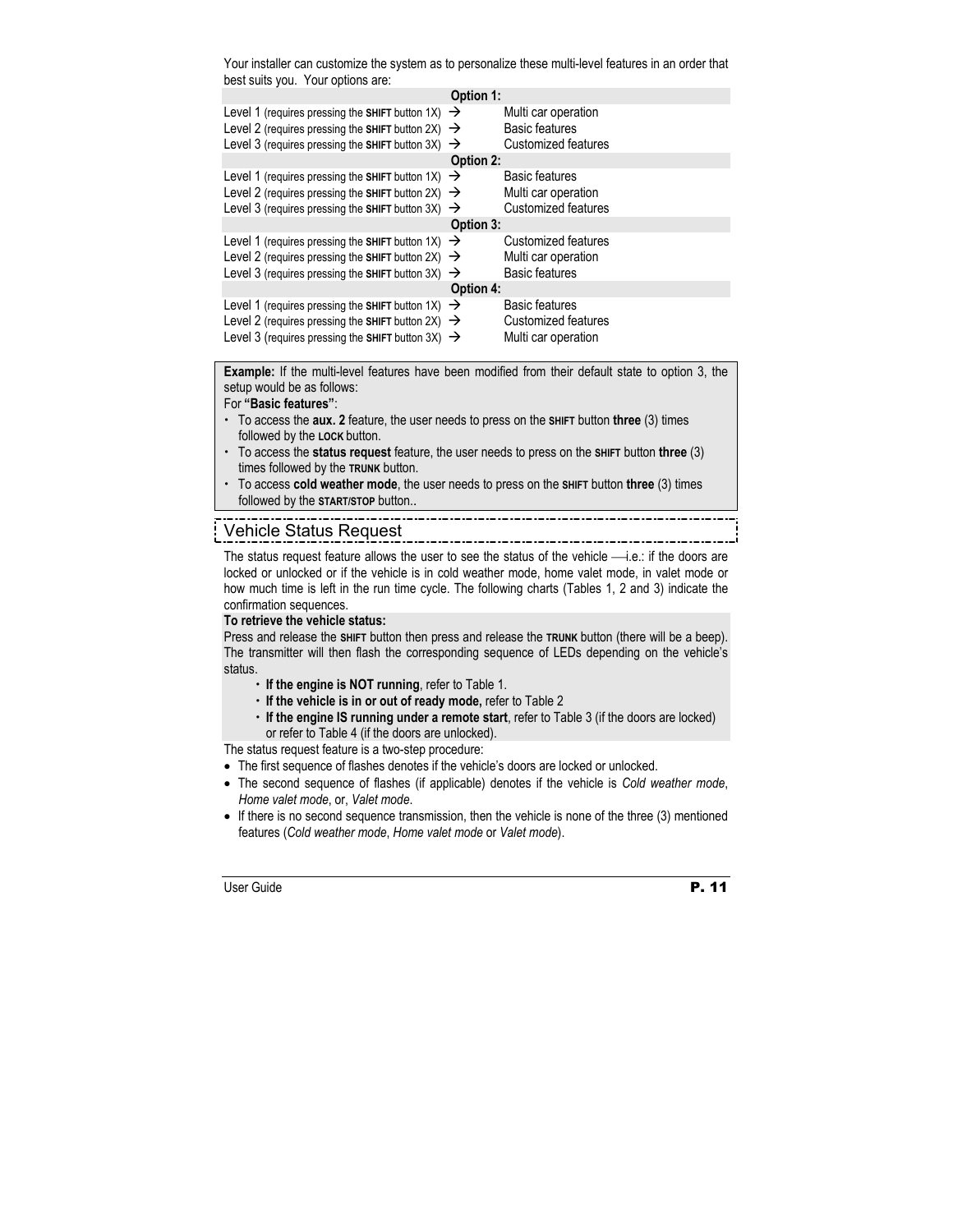| <b>STATUS</b> | <b>SEQUENCE</b>                         | <b>LED#1</b> | <b>LED#2</b> | LED#3 | <b>LED#4</b> | Beep(s)        |
|---------------|-----------------------------------------|--------------|--------------|-------|--------------|----------------|
| Lock          |                                         | 3 flashes    | Χ            | Χ     | Χ            |                |
| <b>Unlock</b> |                                         | х            | 3 flashes    | Χ     | Χ            | $\overline{2}$ |
| Cold          | 1 <sup>st</sup> sequence if<br>locked   | 3 flashes    | X            | X     | X            | $\overline{2}$ |
| Weather       | 1 <sup>st</sup> sequence if<br>unlocked | X            | 3 flashes    | X     | X            | $\overline{2}$ |
|               | 2 <sup>nd</sup> sequence                | X            | Χ            | X     | 1 second     | X              |
|               | 1 <sup>st</sup> sequence if<br>locked   | 3 flashes    | X            | Χ     | X            | $\overline{2}$ |
| Home<br>Valet | 1 <sup>st</sup> sequence if<br>unlocked | X            | 3 flashes    | Χ     | X            | $\overline{2}$ |
|               | 2 <sup>nd</sup> sequence                | 1 second     | Χ            | Χ     | 1 second     | X              |
|               | 1 <sup>st</sup> sequence if<br>locked   | 3 flashes    | Χ            | X     | X            | 1              |
| Valet<br>Mode | 1 <sup>st</sup> sequence if<br>unlocked | X            | 3 flashes    | Χ     | X            | 1              |
|               | 2 <sup>nd</sup> sequence                | 1 second     | Χ            | Χ     | 1 second     | Χ              |

### Status Request When the Engine IS NOT Running

**Table 1** 

### Ready Mode Status Request

| <b>STATUS</b>        | <b>SEQUENCE</b>                         | <b>LED#1</b> | <b>LED#2</b> | <b>LED#3</b> | LED#4 | Beep(s)        |
|----------------------|-----------------------------------------|--------------|--------------|--------------|-------|----------------|
| In Ready             | if locked                               | 3 flashes    | Χ            | Χ            | Χ     |                |
| Mode                 | if unlocked                             | Χ            | 3 flashes    | Χ            | Χ     | $\overline{2}$ |
|                      | 1 <sup>st</sup> sequence<br>if locked   | 3 flashes    | X            | Χ            | Χ     |                |
| Out of Ready<br>Mode | 1 <sup>st</sup> sequence<br>if unlocked | Χ            | 3 flashes    | Χ            | Χ     | $\overline{2}$ |
|                      | $2nd$ sequence                          | Χ            | Χ            | Χ            |       |                |

**Table 2**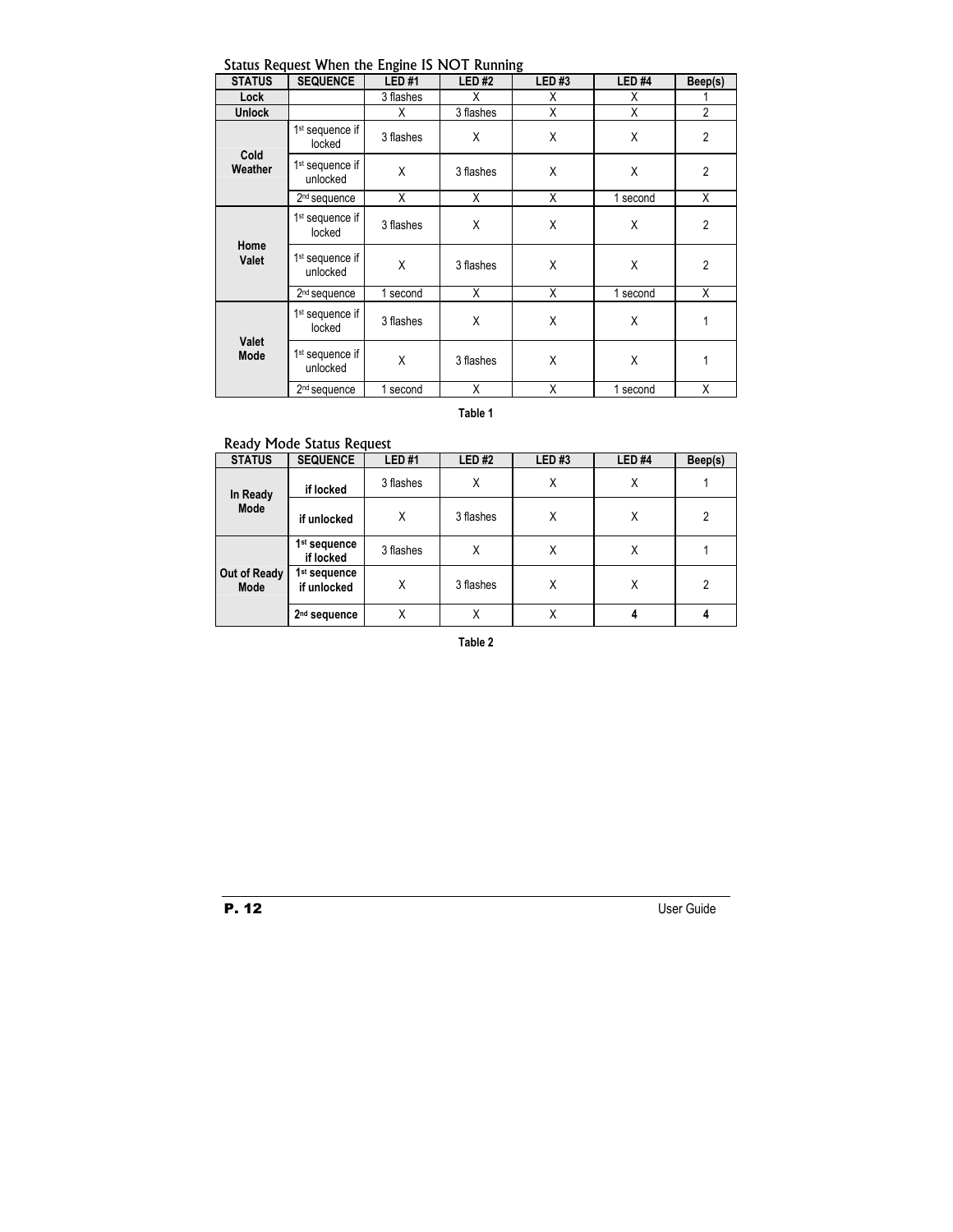### Status Request When the Engine is Running

**When the vehicle doors are locked:**  The I FD # 1 will flash 3 times to denote that the vehicle's doors are locked.

### **When the vehicle doors are unlocked:**

The LED # 2 will flash 3 times to denote that the vehicle's doors are unlocked.

| <b>RUN TIME</b>                                 | Beep(s) | LED#1        | <b>LED#2</b>                               | <b>LED#3</b> | LED <sub>#4</sub> |
|-------------------------------------------------|---------|--------------|--------------------------------------------|--------------|-------------------|
| If there is more than 3/4 of run<br>time cycle  | 3       |              | ON for 1-sec   ON for 1-sec   ON for 1-sec |              | ON for 1-sec      |
| If there is more than half of<br>run time cycle | 3       |              | ON for 1-sec   ON for 1-sec   ON for 1-sec |              | X                 |
| If there is more than 1/4 of run<br>time cycle  | 3       |              | ON for 1 sec   ON for 1 sec                | X            | X                 |
| If there is less than 1/4 of run<br>time cycle  | 3       | ON for 1-sec | X                                          | X            | Х                 |

**Table 3** 

# Troubleshooting Poor Transmitting Range

Many factors may affect the operating range of the transmitter. Some of these are:

- The condition of the battery in the transmitter.
- The operating environment (for example: downtown radio-frequency noise, airports, cellular phone towers…)
- Metal: any type of metal will affect operating range. This includes the metal in the car.
- The shape of the vehicle can affect range as well; vans in general have an especially poor range.
- The shape of the roof and A-pillars brings about considerable radio-frequency deflection (in this case the signal from the remote control). As a result, the direction in which the vehicle is facing in relation to the remote control can affect the range. Straight on – standing in front of the vehicle – generally gives you the greatest range; the second best performance is from the back. Using the remote control from either side of the vehicle will usually give the lowest range.
- The range will be significantly lower in a crowded parking lot than in open space.
- Always hold the transmitter high, approximately at shoulder height. Holding the transmitter against your chin will also increase your range: your head acts as an antenna.
- The operating range will be somewhat lower on vehicles equipped with an aftermarket or factory alarm.